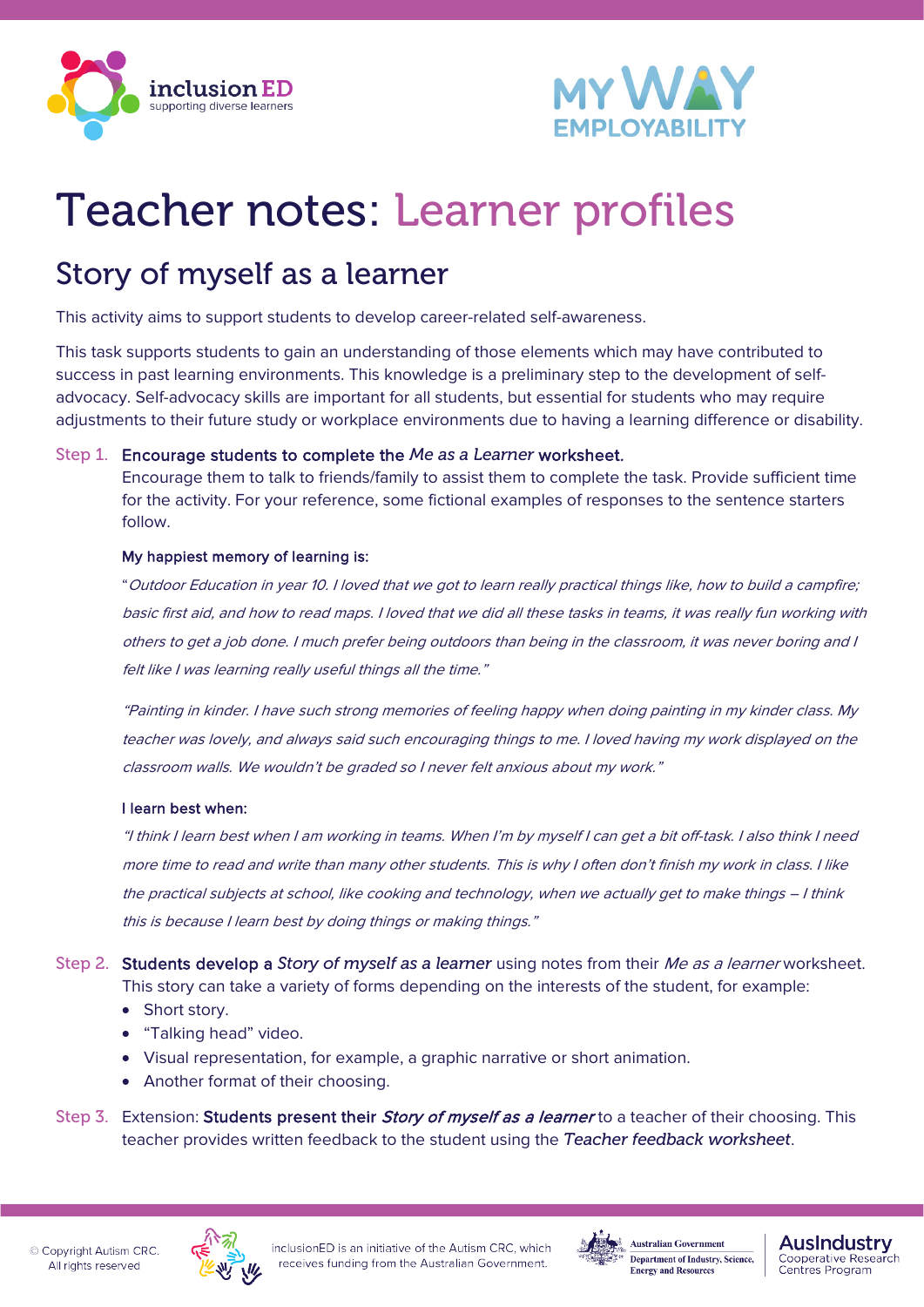## Me as a learner

### **Student worksheet**

Write a short paragraph or a series of dot-point in each box using the sentence starters provided:

| My happiest memory of learning is: |
|------------------------------------|
|                                    |
|                                    |
|                                    |
|                                    |
|                                    |
|                                    |
|                                    |
|                                    |

I learn best when: